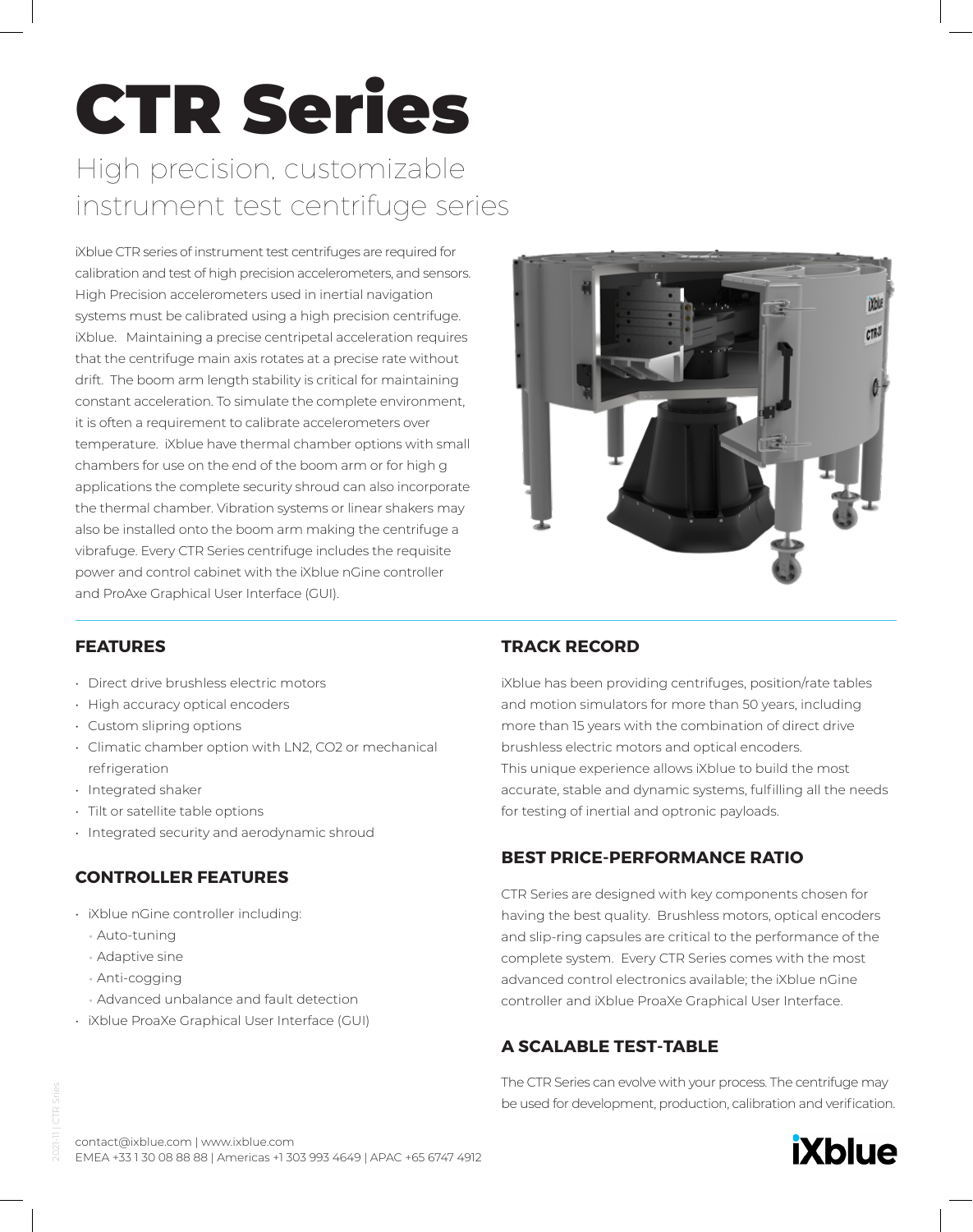#### **SPECIFICATIONS**

| <b>Payload</b>                                                 | CTR-10                       | CTR-20                        | <b>CTR-30</b>                 |
|----------------------------------------------------------------|------------------------------|-------------------------------|-------------------------------|
| Payload mass max. (kg)*                                        | $Q$ ty 2 $\times$ 5          | 20                            | 50                            |
| Payload dimensions max. $\text{(mm)}^*$ Qty 2, 300 x 300 x 300 |                              | 500 x 550 x 500               | 800 x 800 x 800               |
| Payload mounting (type)*                                       | Table-top (2 balanced loads) | Plate: Vertical or Horizontal | Plate: Vertical or Horizontal |
| Flatness $(\mu m/m)$                                           | 0.05                         | 0.05                          | 0.05                          |
| Percussion point nominal<br>radius $(m)^*$                     | 0.6                          | 1.0                           | 2.0                           |
| Type                                                           | Table-top or boom arm        | Boom arm                      | Boom arm                      |
|                                                                |                              |                               |                               |

#### **Performance specifications**

| Max loading $(g \times kg)^*$          | 250 (each)      | 2'000           | 5'000                      |
|----------------------------------------|-----------------|-----------------|----------------------------|
| Max $q(q)^*$                           | 50              | 100             | 100                        |
| Max. rate (degs/s)*                    | 2'000           | 2'000           | 1'500                      |
| Rate accuracy (ppm)                    | 5               | 5               | 5                          |
| Acceleration command<br>resolution (q) | ±0.001          | ±0.001          | ±0.001                     |
| g onset (g/sec)                        | Load dependent  | Load dependent  | Load dependent             |
| Axis Wobble (arc secs)                 | 3               | 3               | 3                          |
| <b>Precision Options</b>               |                 |                 |                            |
| High Precision g (ppm)*                | $HP \le 50**$   | $HP < 50**$     | $HP < 50**$                |
| Medium Precision g (ppm)*              | $MP \le 200$    | $MP \leq 200$   | $MP \le 200$               |
| Environmental Precision g<br>$(ppm)^*$ | $EP \leq$ 1'000 | $EP \leq$ 1'000 | $EP \leq$ <sup>7</sup> 000 |

\*Nominal maximums and subject to change

#### **Mechanical Slip-Rings**

| Thermal Chambers       | See below                                                                                                                 |
|------------------------|---------------------------------------------------------------------------------------------------------------------------|
| Shaker                 | Linear vibration, orthogonal<br>to or coincidental with<br>centripetal acceleration                                       |
| **Laser interferometer | HP system real-time<br>measurement of the radius<br>of the percussion point in<br>flight to achieve ≤20ppm g<br>precision |
| Satellite Table        | Synchronized rotary motion<br>of UUT with the main axis                                                                   |
| Indexing Table         | Turn or flip UUT to pre-<br>determined positions,<br>during flight or static.                                             |

| Signal rings | 2A. 150VDC                       |
|--------------|----------------------------------|
| Power rings  | 5A 400VAC, 20A 400VAC            |
| Data ways    | Ethernet, RS232, RS422, 1553     |
| RF ways      | GNSS                             |
| Gas          | Nitrogen, Inert gases, Air, etc. |

#### **Thermal chamber (coolant options)**

| Mechanical in a closed    |
|---------------------------|
| loop with an evaporator   |
| in the chamber and static |
| compressor.               |
|                           |